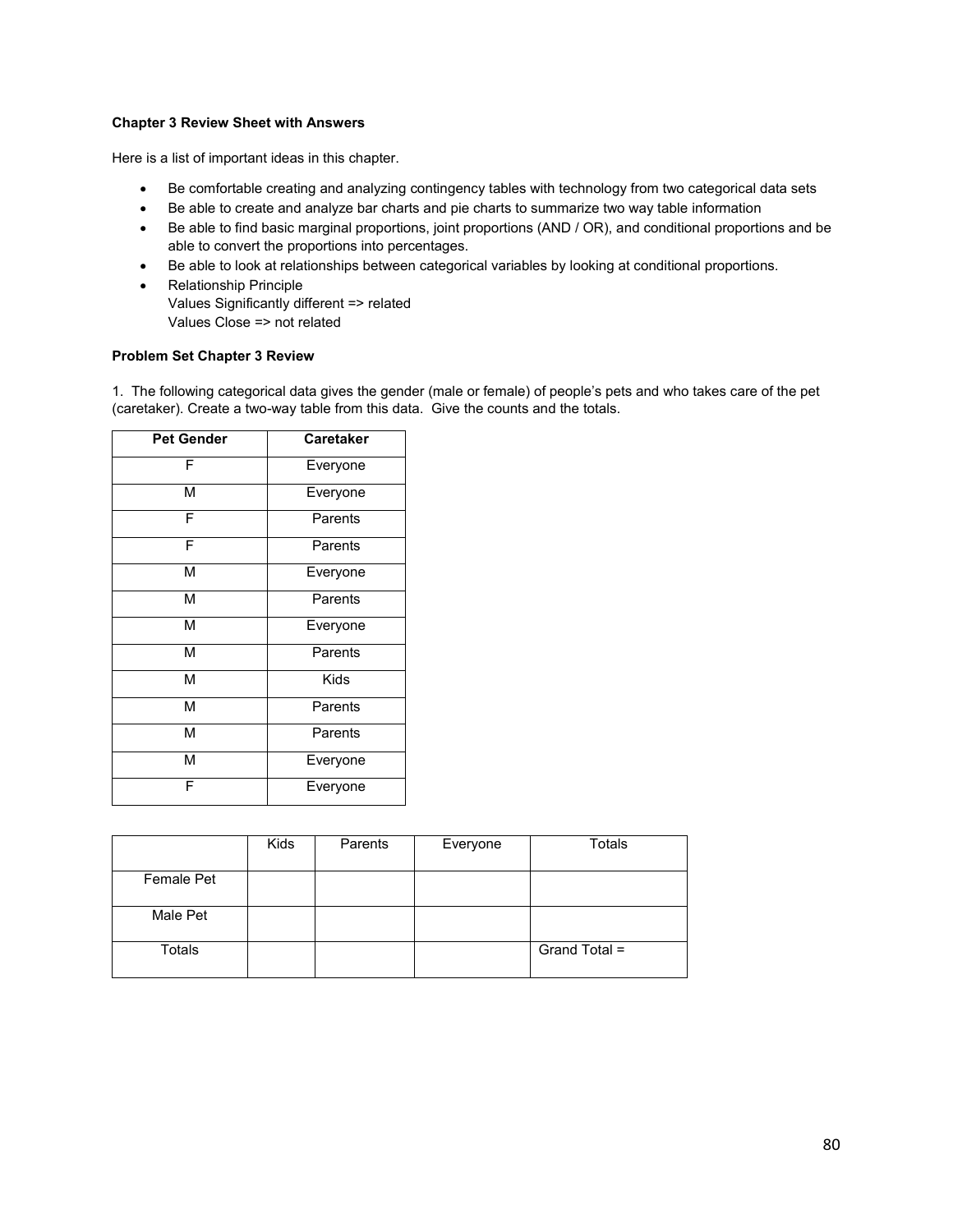A total of 280 high school students were asked about their political affiliation. The following two-way table was created from the data. Use the table to answer the following question.

|           |    | Democrat Republican Other Total |     |     |
|-----------|----|---------------------------------|-----|-----|
| Freshmen  |    |                                 | 28  | 42  |
| Sophomore | 28 | 21                              | 56  | 105 |
| Junior    | 35 | 28                              | 21  | 84  |
| Senior    | 21 | 14                              | 14  | 49  |
| Total     | 91 | 70                              | 119 | 280 |

| Amount<br>Proportion $=\frac{7 \text{ m} \cdot \text{m}}{2 \text{ m}}$ | Percentage = $\frac{\text{Amount}}{1} \times 100\%$ |
|------------------------------------------------------------------------|-----------------------------------------------------|
| Total                                                                  | Total                                               |

2. What proportion of the students identified with the "Other" political party? (Give your answer as a fraction, decimal proportion and as a percent.)

3. What percent of the students were in their senior year? (Give your answer as a fraction, decimal proportion and as a percent.)

4. What proportion of the students were both democrat and in their junior year? (Both must be true about person) (Give your answer as a fraction, decimal proportion and as a percent.)

5. What percent of the students were both republican and in their sophomore year? (Both must be true about person) (Give your answer as a fraction, decimal proportion and as a percent.)

6. What proportion of the students were either in their freshman year or in their senior year? (Either one can be true about person) (Give your answer as a fraction, decimal proportion and as a percent.)

7. What percent of the students were  $e$  inter democrat or in their senior year? (Either one can be true about person) (Give your answer as a fraction, decimal proportion and as a percent.)

A total of 280 High School Students were asked about their political affiliation. The following two-way table was created from the data. Use the table to answer the following question.

|           |    | Democrat Republican Other Total |     |     |
|-----------|----|---------------------------------|-----|-----|
| Freshmen  |    |                                 | 28  | 42  |
| Sophomore | 28 | 21                              | 56  | 105 |
| Junior    | 35 | 28                              | 21  | 84  |
| Senior    | 21 | 14                              | 14  | 49  |
| Total     | 91 | 70                              | 119 | 280 |

| Amount<br>Proportion $=\frac{7 \text{ m} \cdot \text{m}}{2 \text{ m}}$ | Percentage = $\frac{\text{Amount}}{1} \times 100\%$ |  |
|------------------------------------------------------------------------|-----------------------------------------------------|--|
| Total                                                                  | Total                                               |  |